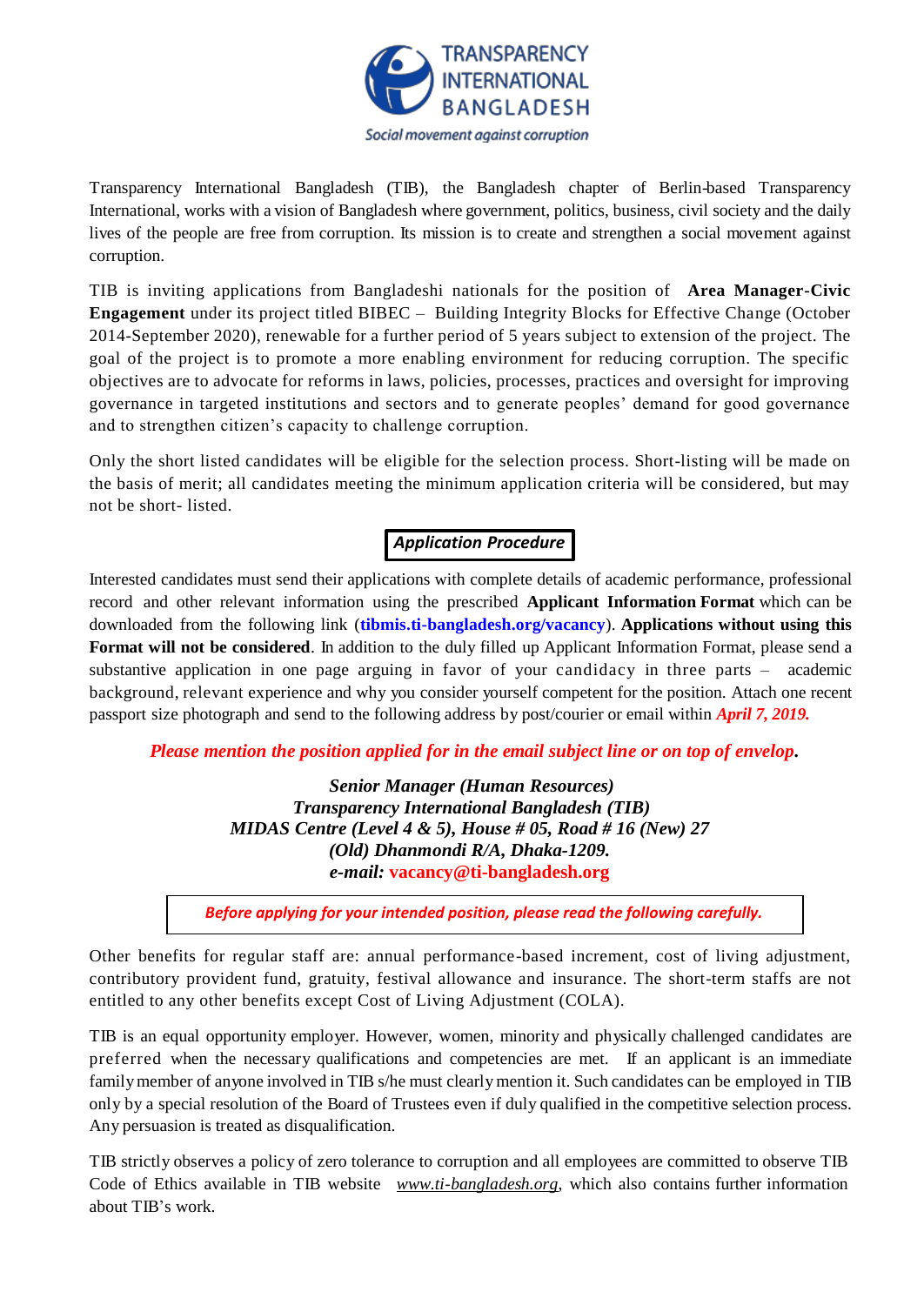**Area Manager-Civic Engagement** (Regular; 1 Position – Field based at Patiya, Chattogram).

## **Women and candidates from minority communities fulfilling required qualifications will be given preference.**

As per TIB Policy, candidates who qualify for an advertised position are not posted in their home districts. However, an exception shall be made this case in respect of women candidates whose home district is in Patiya, Chattogram, in the spirit of affirmative action for gender equality.

**Reportable to:** Programme Manager-Civic Engagement

### **JOB HIGHLIGHTS:**

As a member of the Civic Engagement Division, based in the field, the Area Manager-Civic Engagement will be responsible for the following:

- Coordinate and implement all project activities with the guidance and advice of the Committee of Concerned Citizens (CCC);
- Maintain regular contact with core actors and other stakeholders to carry on regular interventions effectively;
- Coordinate the activities organized by the Youth Engagement & Support (YES) Group and YES Friends;
- Assist core actors in planning and implementation of activities in the given CCC area including logistic support to such events as advocacy meetings, face the public/public
- hearing, press conferences, seminars, workshops, theatre shows & cultural events etc.;
- Maintaining regular communications with local level government service delivery institutions and finding area of scope to collaborate.
- Assist CCC in organizing various awareness raising activities for strengthening social movement against corruption;
- Supervise the activities of Assistant Manager (F&A);
- Undertake issue based networking & collaborating activities with the like minded institutions/agencies – GO/NGO/Media/individuals;
- Assist CCC to set up and conduct Advice and Information Desk (AI-Desk) in house and satellite;
- Work in collaboration with, and assist, members of staff of other divisions in implementing CCC-level activities;
- Prepare periodic plan of work and progress report including best practice documentation in Bangla and English;
- Discharge reporting and coordination role, as applicable, with Head Office;
- In collaboration with other members of the staff based in CCC, ensure overall administrative and financial management and coordination of activities of CCC-YES;
- Maintain different registers i.e. movement register, stock register etc;
- Arrange and participate in activities at CCC level including monthly meetings of CCC & YES and prepare reports thereof;
- Organize and participate in periodic sub regional and regional meetings and Annual Conventions & different external meetings; and
- Perform any other relevant duties as assigned by the authority.

### **Qualifications, Experiences and other requirements:**

- Applicant, within the age limit of 40, Must have a Masters preferably in a Social Science or any other subject relevant to governance and development;
- At least 4 years' relevant experience is essential, preferably of which 2 years as head/in charge of an area office of a reputed NGO;
- Candidates with experience in managing and coordinating social mobilization, community work and youth mobilization would have advantage;